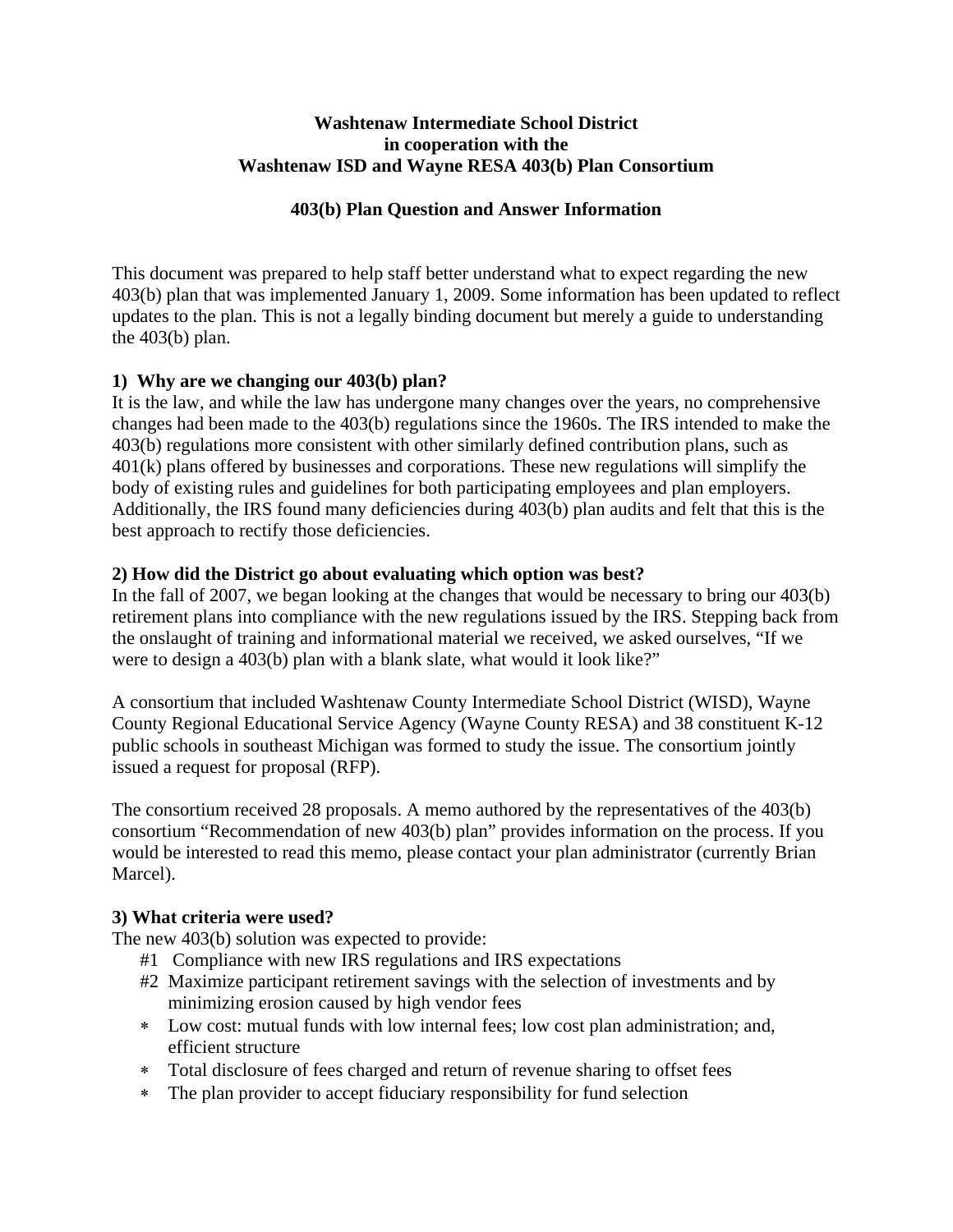- Independent: no proprietary mutual funds or other insurance products to sell to participants
- Large enough vendor with solid established history of managing retirement plans; our plan should not make up the majority of their funds under management
- Structured fund selection process by a team of professionals, not one or two salespeople
- As much structure as before for those who need it, i.e. "I don't know, just pick what I should do."
- More flexibility than before: virtually unlimited access to legal 403b mutual fund investments
- Ability to work with a personal or previous financial advisor: Participant would continue to pay for the financial advice, just in a different way; if you don't use advice you don't have to pay for it
- Improved/consistent education on saving for retirement

## **4) Who is the new vendor?**

The Standard. The Standard is a publicly traded company on the New York Stock Exchange (ticker symbol: SFG). You can further acquaint yourself with The Standard by visiting their web site at www.standard.com

# **5) When will the new 403(b) plan become effective?**

The new 403(b) plan will become effective January 1, 2009. All new contributions made after this date will go into the investment options you have selected at The Standard.

## **6) What does the new 403(b) plan look like?**

The new 403(b) plan is a single vendor model concept that is fairly unique in school districts right now. The core of the plan is very common in 403(b) ERISA plans for non-profit institutions, like hospitals and universities, and 401(k) plans for corporations. We have supplemented the core plan with an open brokerage window that, in our opinion, makes this a far superior retirement plan for our participants than was previously available to you.

The new 403(b) plan will utilize a four (4) bucket approach that allows you to choose how much or how little involvement you have in your investment choices.

**Bucket 1: Core Line-up** – This bucket contains a core line-up of 29 mutual funds across broad investment categories and provides a mix of actively and passively managed mutual funds. This bucket would be for the participants that would like to select their own investment portfolio, knowing that all options have been reviewed by investment professionals and determined to be the best in its investment class.

**Bucket 2: Guided Portfolios** - This bucket contains five custom asset allocation portfolios that are created out of the underlying core fund line-up (Bucket 1) and range from conservative to aggressive. This bucket will help you through the process of choosing and managing your retirement assets by providing information and tools. After answering a few questions about your future goals and current retirement income sources, the tools discuss risk tolerance, diversification and possible investment options. An investor profile questionnaire leads you to one of the five portfolios that show how you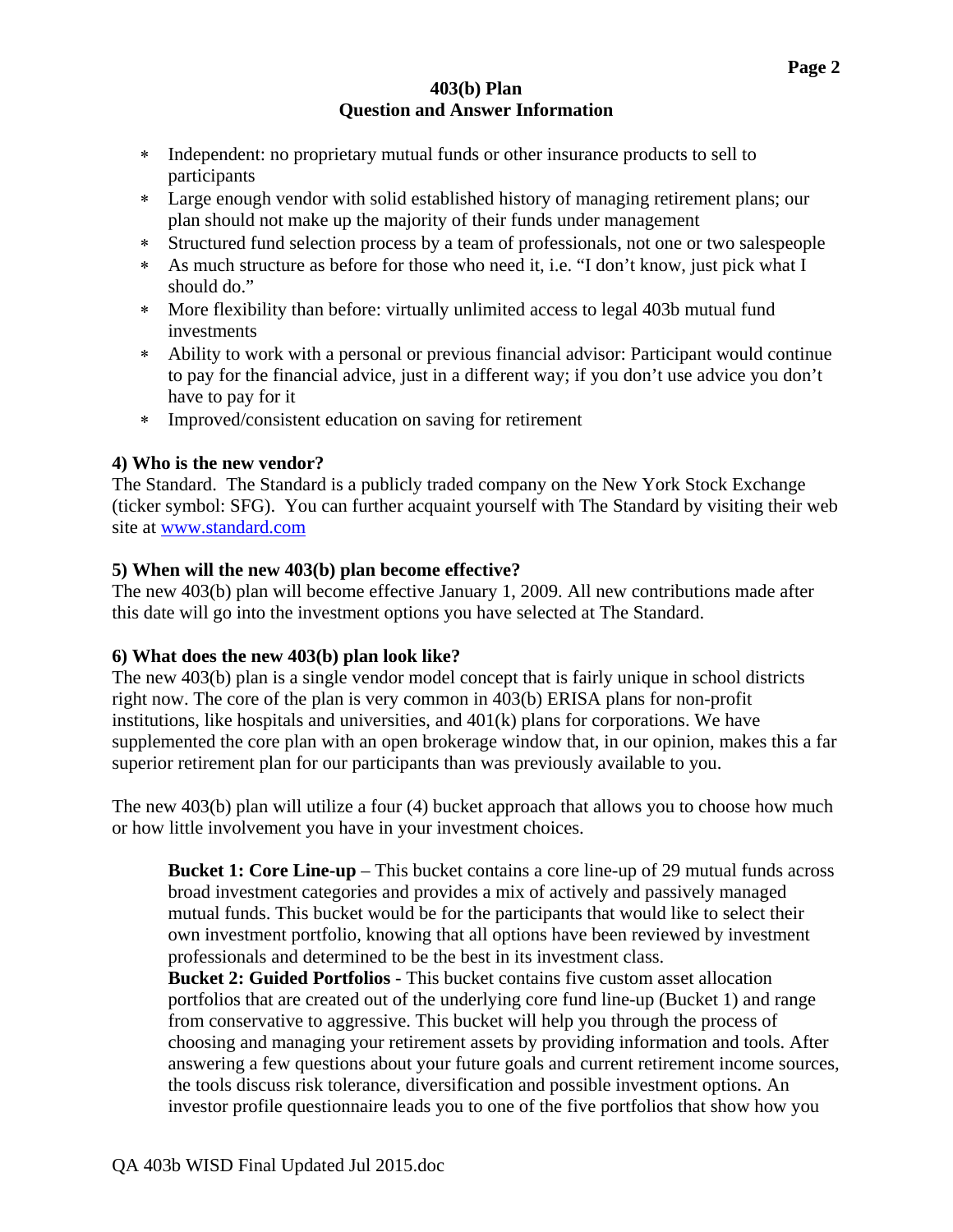may want to diversity your assets. Most participants will likely choose a Guided Portfolio.

**Bucket 3: Mainspring Managed** - This bucket is for the complete "please actively manage my money for me" approach. The Standard will do everything for you. Create a savings plan to help you meet your retirement needs, manage your investments and contributions to match your needs, provide access to a call center staffed with professional investment advisors, and provide ongoing statements to show your progress along the way. All investments will be created out of the underlying core fund line-up (Bucket 1). The cost is \$10/month.

**Bucket 4: Open Brokerage Window** - This bucket offers access to over 5,500 mutual funds, all without loads/sales commissions. This is a self-directed brokerage account through the Schwab Personal Choice Retirement Account (PCRA). Please note that the purchase of individual stocks in 403(b) retirement plans is not legal and is therefore not available through the Schwab PCRA. A complete list of investment products available can be accessed www.schwab.com/pcra. The cost is \$35/year.

## **7) How were the mutual funds selected for the Core Line-up in Bucket 1 and the Guided Portfolios in Bucket 2?**

The funds were, and continue to be, selected by The Standard in accordance with our plan's Investment Policy Statement (IPS). The IPS outlines the criteria used and includes items such as fund expense ratios, manager tenure, style fund purity, and historical performance. The IPS can be found on the WISD network in the Groups/All Agency/Benefits/403B/Plan Documents folder.

The Standard is a Registered Investment Advisor (RIA) and is regulated by the Securities and Exchange Commission. A RIA is required to provide independent, unbiased advice to clients, and their compensation cannot be determined as a result of the investment choice recommended (i.e. commission-based).

An Investment Committee was established for the purpose of meeting quarterly with The Standard to review the fund selection and performance. The Investment Committee for the Washtenaw/Wayne 403(b) Consortium includes the four original consortium representatives and other consortium district representatives.

## **8) What are my investment choices in Bucket 1?**

As mentioned above, there are 29 different mutual funds available to select from in Bucket 1. A current list of funds is available once you log onto The Standard in your Personal Savings Center, or you can obtain the list from your plan administrator. The funds will be spread amongst various investment styles to allow for a diversified portfolio (large-, mid-, small-cap; growth vs. value; etc.).

## **9) What are the investments in the Guided Portfolios in Bucket 2?**

The Guided Portfolios in Bucket 2 are custom asset allocation portfolios that are created out of the underlying core fund line-up (Bucket 1) and include portfolios for conservative, moderately conservative, moderate, moderately aggressive, and aggressive risk tolerance styles. After answering a few questions about your future goals and current retirement income sources, the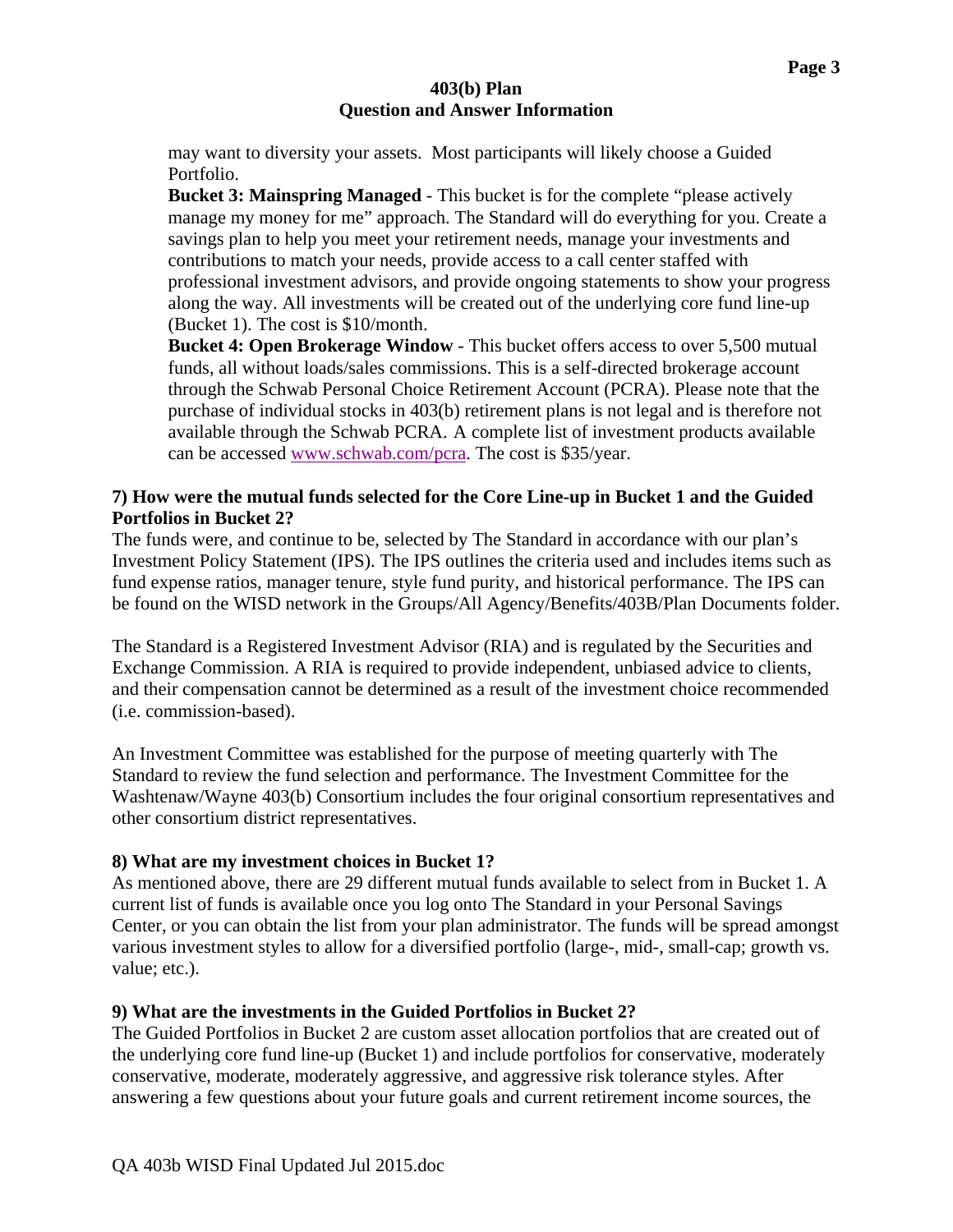tools discuss risk tolerance, diversification and possible investment options. An investor profile questionnaire leads you to one of the five portfolios that show how you may want to diversity your assets. Most participants will likely choose a Guided Portfolio.

# **10) Why are there no Target Date or Lifecycle funds in either Bucket 1 or Bucket 2?**

Target Date and Lifecycle funds are available in Bucket 4. The Schwab PCRA provides you access to target date/lifecycle funds.

With The Standard, Bucket 2 is a combination of the 29 funds from Bucket 1 that make up allocations for "conservative", "moderately-conservative", "moderate", "moderately-aggressive" and "aggressive" risk tolerances. Some of the firms that submitted proposals were actually creating Bucket 2 from Target Date funds. With the Standard, we could have put Target Date funds in Bucket 1, but it would have taken up 10 or so of the 29 available slots. We felt it was more important to offer an active and passive option in each investment category. The Standard has an elaborate "Guided Portfolio" for Bucket 2 that determines your appropriate allocation for your risk tolerance. We felt that the Guided Portfolio was better than set Target Date funds. For example, if you are going to retire in 2020, that does not necessarily mean you want access to or plan to begin taking money out in 2020, yet your allocations would automatically be invested based on that assumption.

# **11) How does The Standard get paid for handling our 403(b) plan?**

The Standard will assess a fee to each participant. At the inception of the plan, the fees will be \$40/year plus an annualized asset fee of 0.73% (as of July 2015, this rate has been reduced to 0.53%); you will see this on your quarterly statement. The annualized asset fee will continue to be reduced as plan assets grow. The Standard has provided a tiered fee structure that combines all assets from all school district participants in the entire consortium. As assets grow and new tiers are reached, the fee will be reduced. Once all assets in the consortium reach \$250 million, the annualized asset fee will reach the lowest level of 0.26%. By combining many districts into this program we were able to attain a fee structure that would not be available to individual school districts.

The Standard is paid to handle the plan, provide compliance with the regulations, to serve as the registered investment advisor to recommend the investments, keep plan records in accordance with the regulations, provide a secure web site, provide a call center, provide participant education, develop plan documents, and monitor investment performance.

## **12) During the evaluation and selection process, a lot of emphasis was placed on the costs and fees associated with various plan structures. Since there is an additional fee charged by The Standard, how does that result in lower costs to plan participants?**

Our ultimate goal was to provide you with a retirement plan with all annual fees combined totaling less than 1% of your assets. In the RFP, the 40 individual districts were given the option to either accept or reject the recommendation of the consortium. We anticipated 80% participation; 16 of the 40 districts elected the plan. The actively managed moderate portfolio, including all of The Standard's fees, is starting at 1.22% total annual costs. However, for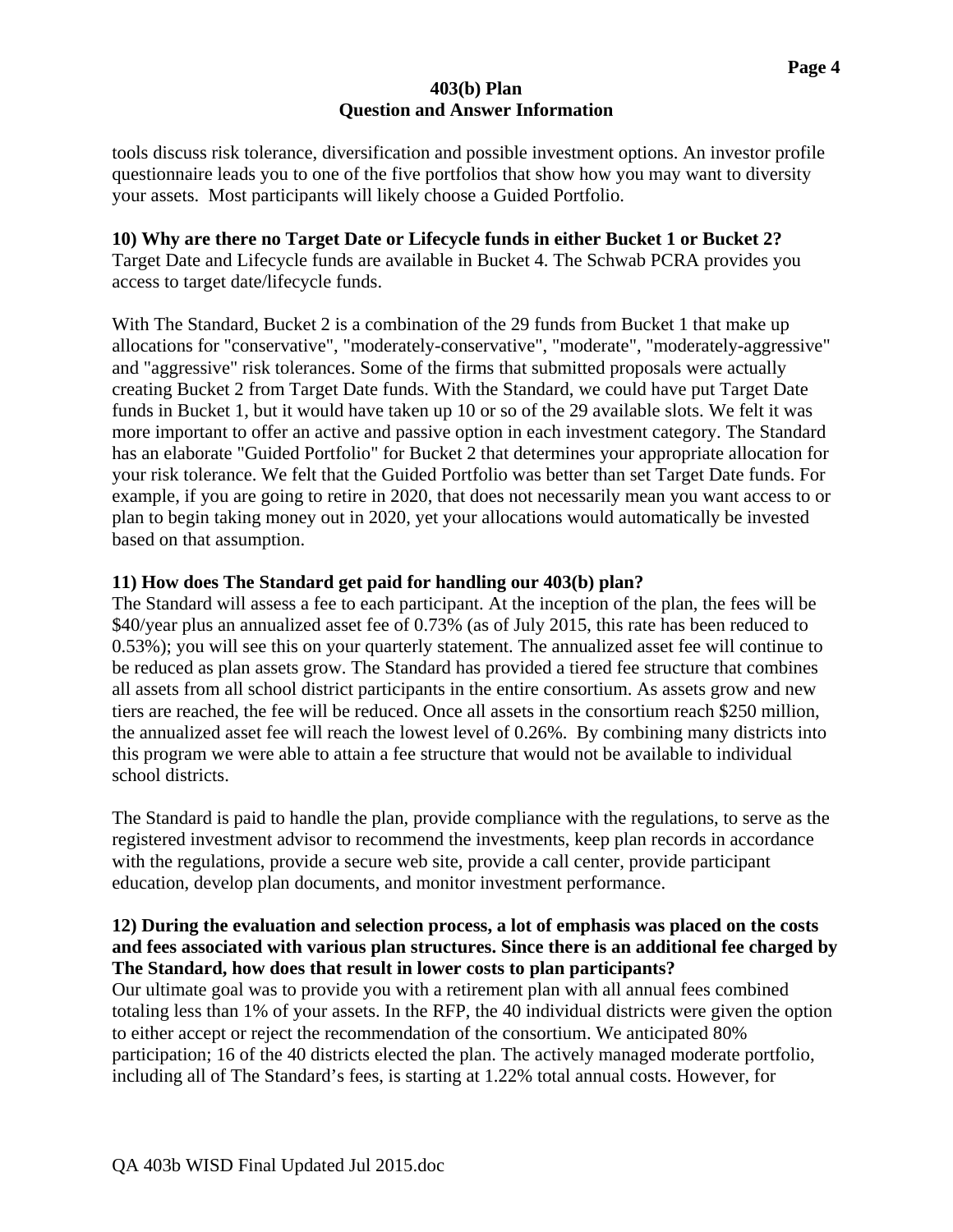example, we are able to offer you a passive portfolio that has 0.92% total annual costs. And, the total annual fees will reduce over time:

|                               | 1/1/09 | at \$250m consortium tier |
|-------------------------------|--------|---------------------------|
| Moderate portfolio            | 1.22%  | 0.75%                     |
| 100% index moderate portfolio | 0.92%  | 0.45%                     |

Prior to 2009, total costs paid by plan participants were comprised of several different types of fees: flat dollar (\$), annual asset-based (%), and sales loads as a % of your investment. It is important to understand due to the changes in regulations, there is not an option for the current 403(b) plans to operate after January 1, 2009 in the same way they operate now. There would be some sort of administration fee to manage the plan after 1/1/09. However, the following chart created in 2008 provides a sample comparison between the plans available pre-2009 (without the additional compliance requirements) and the new 403(b) plan (that is compliant with the new regulations).

|                                            | Retail<br><b>Mutual Fund</b><br>$403(b)$ * | Annuity<br>$403(b)$ ** | New 403(b) plan ***<br><b>Actively Managed</b><br>Funds   | New 403(b) plan ***<br><b>Passively Managed</b><br>Funds  |
|--------------------------------------------|--------------------------------------------|------------------------|-----------------------------------------------------------|-----------------------------------------------------------|
| Administration<br>Fee                      |                                            |                        | $$40 + 0.73\%$ in 2009<br>(top tier will be<br>$0.26\%$ ) | $$40 + 0.73\%$ in 2009<br>(top tier will be<br>$0.26\%$ ) |
| <b>Internal Fund</b><br>Management<br>Fees | 1.30%                                      | 0.75%                  | 0.67%                                                     | 0.19%                                                     |
| <b>Revenue Sharing</b><br>Credited         |                                            |                        | $(0.18\%)$                                                |                                                           |
| Sales Load<br>(front-end)                  | 0.84%                                      |                        |                                                           |                                                           |
| Sales Load<br>(back-end)                   | 0.72%                                      |                        |                                                           |                                                           |
| Insurance/M&E                              |                                            | 1.35%                  |                                                           |                                                           |
| Annuity riders<br>and options              |                                            | 0.65%                  |                                                           |                                                           |
| Average annual<br>costs and fees           | 2.86%                                      | 2.95%                  | 1.22%                                                     | 0.92%                                                     |

\* Average retail fund expense, can be more or less; *source: Morningstar*

\*\* Typical of annuity products, can be more or less; *source: CNNMoney.com*

\*\*\*New 403(b) plan based on the moderate guided portfolio with \$60,000 portfolio assets

### **13) Will any of the funds have a front-end load, back-end load, sales charge, or surrender charge?**

 No. There is no front end-end load, back-end load, sales charge, or surrender charge. Also, if a fund offers multiple share classes, we will offer the least expensive share class available. Most of the funds will be in share classes only available to institutional investors, like The Standard.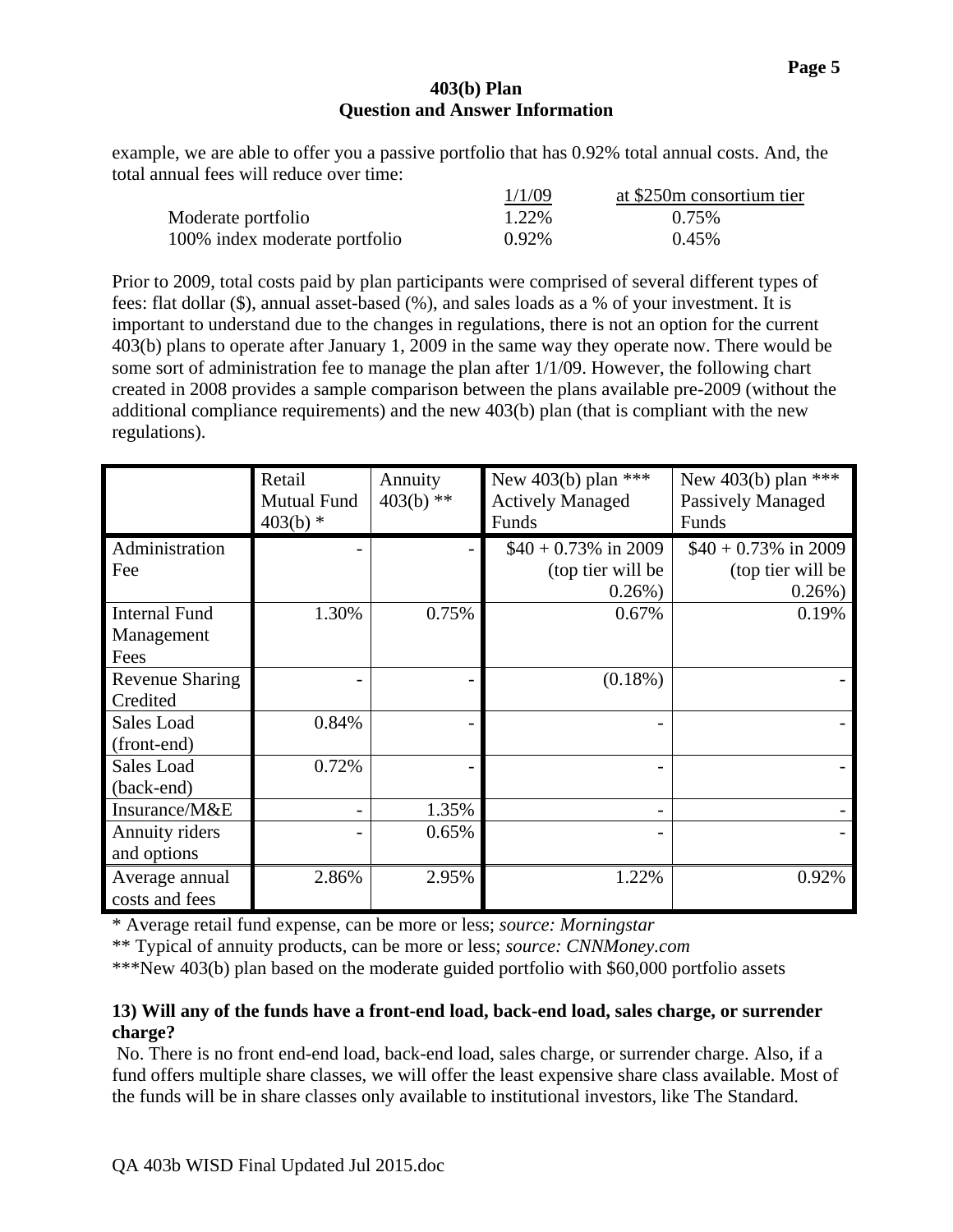They will be using their buying power, paired with our combined assets, to purchase the lowest cost share classes available to us.

## **14) What other entities are getting paid for the development of this plan or on an ongoing basis from this plan?**

None. No other entities are getting paid from the plan. There are no broker fees being paid from the plan or plan assets. This 403(b) plan was created with 100 % fee transparency where all fees are identified and all fund revenue, if any, will reduce The Standard's fees charged to run the program.

## **15) Will participants be able to transfer their money from one fund to another fund (daily if they want) and will there be any fees for the transfers?**

Yes, the participant will be able to transfer their money from one fund to another fund as often as they wish with some limitations by The Standard. If you would like more information on The Standard's limitations, please see your plan administrator. There may also be fund restrictions or short term trading fees that are applicable, the specific fund companies impose those restrictions or fees.

# **16) Can I continue to work with my current advisor/sales rep?**

You can ask your advisor to help you with your asset allocation and savings strategy and pay them on a fee-for-service basis independent from the plan. They may advise you on any of your decisions regarding any of the four buckets. Current advisors/sales reps have been made aware of the new plan. Any arrangement you have to work with an outside advisor is between you and the advisor.

## **17) Can I continue to invest in the same investments that I am now?**

The new plan is a 403(b) Trust arrangement. All mutual funds that are legal investments in 403(b) retirement plans are available to you, either through the core line-up in Bucket 1 or the Schwab PCRA in Bucket 4. You now have access to over 5,500 mutual funds.

Fixed or variable annuities are not available investments in a 403(b) Trust arrangement. If you currently invest in an annuity, you will not be able to invest in the identical investment product. Many of the annuities are actually sub-advised by other mutual fund advisors. If you invest in annuities, your investment prospectus or advisor can provide sub-advisor information.

# **18) Why did the consortium decide not to allow annuities in the new 403(b) plan?**

In reviewing options for the plan along with research into those options (i.e. investment earnings, performance comparisons, fees, etc.) it was determined that mutual funds would provide participants with safe and solid performing investment choices at a lower cost so that retirement earnings could be maximized. In addition, it better met the requirements of the new IRS regulations and expectations with regards to overall plan sponsor responsibility.

Earnings potential depends, in part, on the fees associated with the investment. The higher the fees, the less remains for your retirement. Annuities have four types of fees: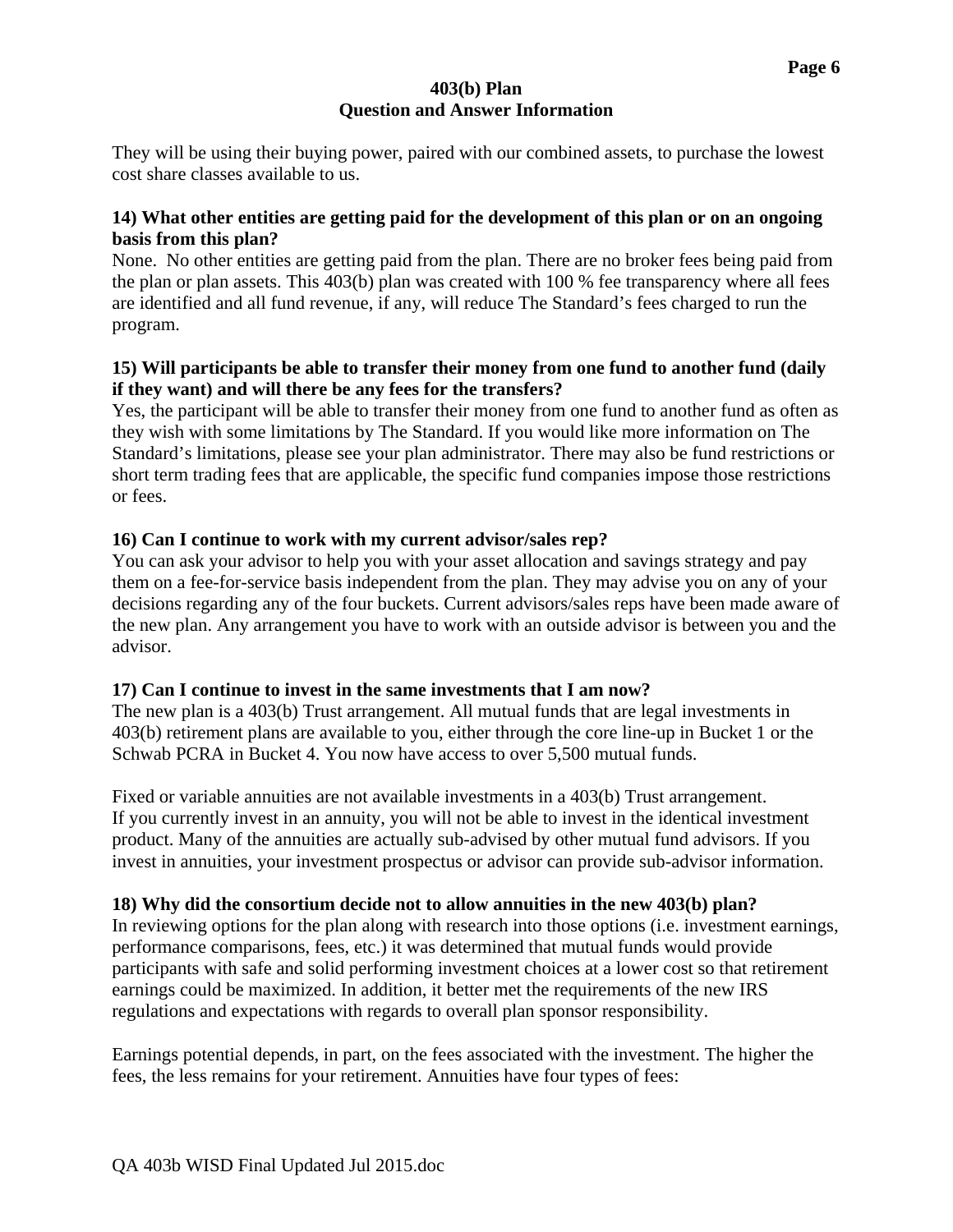- Insurance charges (also known as the mortality and expense fee, or the  $M&E$  fee), which you pay for various insurance, sales commissions, and marketing costs. The typical insurance charge in an annuity in 2008 was 1.35%.
- Management fees on the subaccounts are the same as an investment manager's fee in a mutual fund. The typical management fee in 2008 for an annuity is 0.95%.
- Options and riders promise future income or guarantee that your heirs will get back at least as much as you invested. The typical options and riders fee in an annuity is 0.65%.
- Surrender charges are assessed if the annuity is cashed in before a specific period of time. That period averages 8 years in a typical annuity. If your annuity is cashed in early, then you are assessed a charge that averages 7% and generally declines a percentage per year thereafter until it reaches 0%.

*Source: CNNMoney.com* 

In addition, in the investment industry, there are some questions regarding the safety and earnings potential of annuities. For instance, annuities are contracts with insurance providers. Should an insurance provider end up filing bankruptcy, and if the investment was held by the insurance companies as part of its own portfolio, then your investment would become a lien on the company and you (unfortunately) would be standing in line with all of the other creditors of the insurance company in order to get your money back. Every annuity provider is different; you need to check with yours (if you are currently in an annuity product) to see how your investment is held.

### **19) I have heard other providers say that they can offer the same structure and fees as will be offered with The Standard and that we could keep our current structure and access to our current vendors. Is this true?**

As we evaluated the original proposals, The Standard stood out amongst the other providers based on the criteria we had identified.

Now that other vendors have seen what has been offered by The Standard, the chosen plan, they are modifying their proposals to be more competitive. For example, some vendors proposed using Class A mutual fund investment options, which include front-end sales load charges. They are now saying that they would offer Class A shares and waive the sales loads. Unfortunately, this undermines the integrity of the proposal process. It would be like vendors submitting bids for materials or a construction process, and then having them come back after the bid is awarded and revising their pricing. It would be like allowing a student to change his/her answers on a test once they knew their classmate put down a different response. This type of undermining of a bidding or proposal process just ends up making those who put forth their best efforts in the first place to not want to participate in the long run.

In addition, one criterion was that the selected vendor would need to accept fiduciary liability for the 403(b) plan. Most vendors would not, and possibly could not, sign off as having a fiduciary responsibility to our plans, but The Standard can. The reason is because the funds most vendors are picking to offer to participants include the compensation (12b-1 fees, sub transfer agent fees) they plan to receive for their services; the compensation for the firm is built into the fees paid to the mutual fund. First, this automatically eliminates a whole set of funds, which might have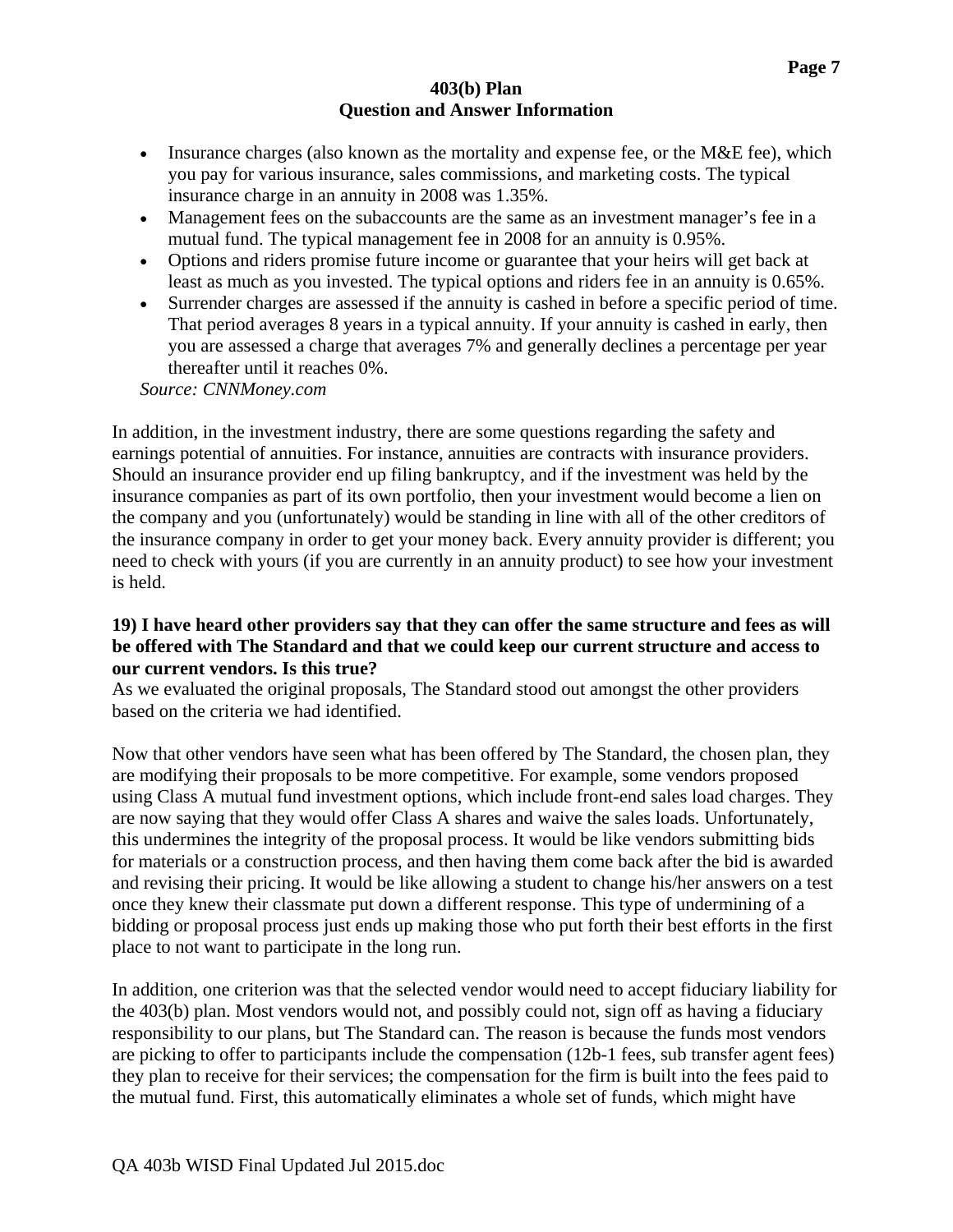better investment performance, because they do not contain a compensation component in the mutual fund cost. If there is no compensation component, the firm does not get paid, so they would not offer many, if any, of this type of fund. Additionally, this method of compensation would tend to skew the offerings to be those that rendered enough compensation to offset the firm's costs, again, thereby eliminating fund options that would not render as much. The Standard, however, charges a separately stated fee; it is not built into the mutual fund cost. Any compensation/12b-1 fee built into any fund that is chosen by The Standard is returned to our participants. This methodology allows for the registered investment advisors at The Standard to choose funds that are best-suited for our participants and our plan without the potential bias that might enter their decision-making if their compensation was related to which funds are offered.

Most vendors insisted that their own products be in the fund line-up, which would result in additional revenues for the vendor, and then they could not meet the independent fiduciary requirement in our criteria.

Finally, some of the most persistent vendors actually have no experience providing recordkeeping or compliance for 403(b) retirement plans.

### **20) What is the minimum contribution that I can make into the new plan?**

There is a 1% minimum to participate in the 403(b) program offered through The Standard. However, keep in mind that the fees, particularly the \$40 annual fee per participant, will have a tendency to erode small investment balances. This is also true of most mutual funds or annuity investments in the current 403(b) plan.

#### **21) Can I contribute a flat dollar (\$) amount per paycheck or a percentage (%) of my pay?**

This plan and most retirement plans do deferrals based on a percentage of salary, capped at the annual IRS limits. This is better especially for employees whose paycheck fluctuates during periods of school break. However, school districts have traditionally done elective deferrals based on a flat dollar election. The Standard can do either. However, if you intend to do your elections through the website or if you participate in the Mainspring Managed account (Bucket 3), then you must make your election by percentage. Elections by flat dollar amount must be done by filing a paper form.

### **22) With regards to contribution limits, which catch-up provisions will be available to me through the new 403(b) plan?**

The IRS contribution limit for employee elective deferrals is \$18,000 for 2015. In addition, you may elect to contribute up to  $$6,000$  as a 414(v) catch-up provision if you are over age 50. The IRS adjusts these limits each calendar year.

The 402(g) special 15-year catch-up for qualified organization will still be available despite the complexity it adds to the plan. The 15-year special catch-up election can cause problems because of the "ordering" rule under the new regulations. The ordering rule requires that the special catch-up calculation be utilized first, even if a participant is eligible for age 50 catch-up, and requires a complete salary and deferral history since the beginning of the participant's employment.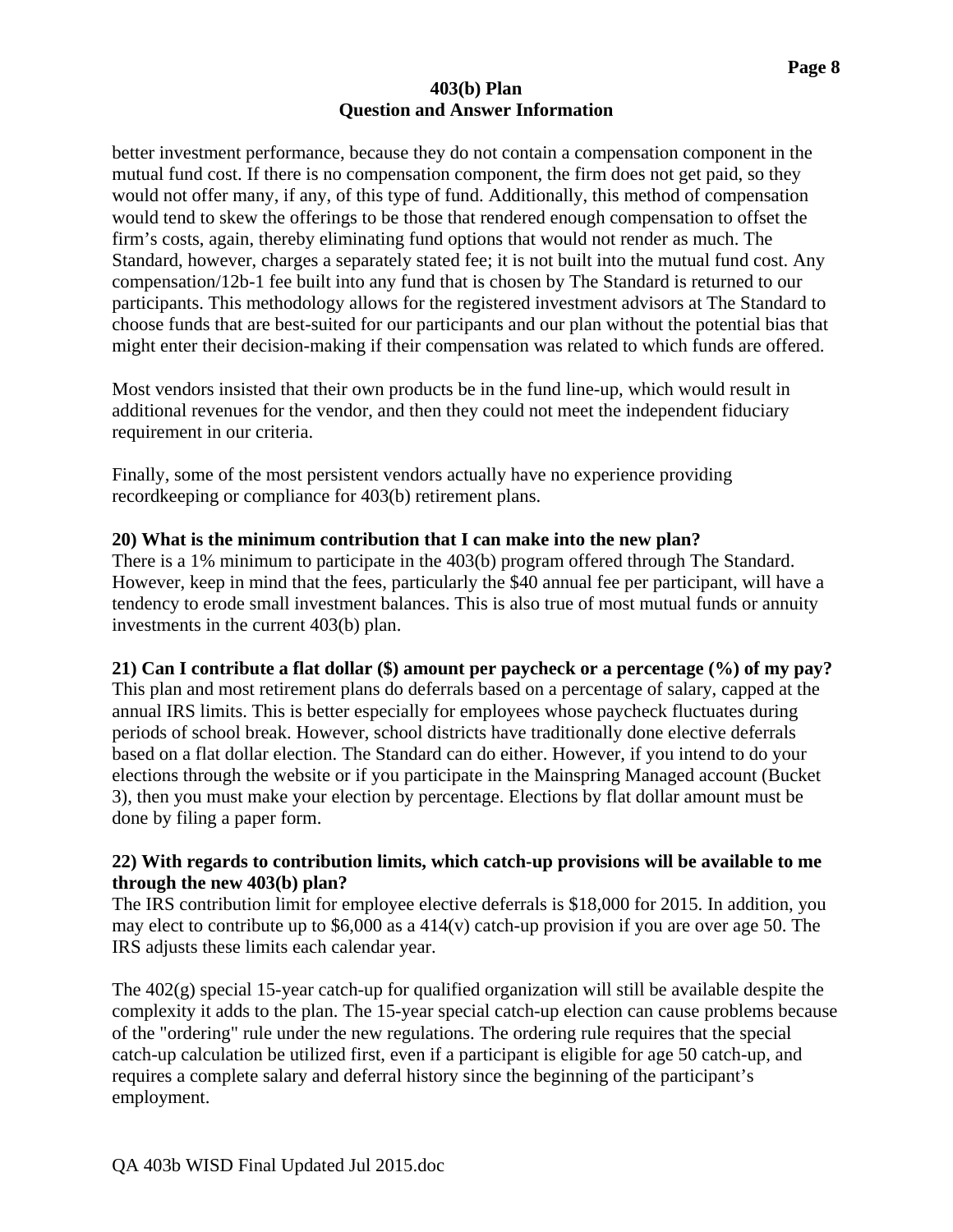As an alternative, participants might also consider using the 457(b) plan if they are wanting to exceed the 403(b) salary deferral limits. Using the 403(b) and 457 plans in combination would enable a participant to contribute up to \$36,000 in 2015 (\$18,000 in 403(b) and \$18,000 in 457).

## **23) What about our 457 plan?**

During this evaluation process, we found that our 457 plan already functions somewhat like our new 403(b) plan from a compliance perspective. Modifications regarding the investment options will be made to the 457 plan in 2014. However, the fees for the 457 plan will be higher since there is a specified individual providing service to the investors.

# **24) Will the new 403(b) plan allow loans?**

Yes. We will allow loans on any money held in the new 403(b) plan at The Standard. The Standard will be doing all the necessary compliance work. The participant who initiates a loan will pay a loan-processing fee of \$125. Repayment of the loan will be done through payroll deduction on an after-tax basis.

For compliance reasons, it is being recommended that loans no longer be allowed on any 403(b) assets held outside The Standard. If you would like loan access to your other 403(b) assets through loans, you should consider rolling over your existing 403(b) assets into The Standard.

# **25) Will the new 403(b) plan allow hardship withdrawals?**

Yes. We will allow hardship withdrawals on any money held in the new 403(b) plan at The Standard. The Standard will be doing all the necessary compliance work. The participant who initiates a hardship withdrawal will pay a processing fee of \$150, if the hardship is actually approved and a distribution takes place. There is no repayment of hardship withdrawals.

For compliance reasons, it is being recommended that hardship withdrawals no longer be allowed on any 403(b) assets held outside The Standard. If you would like access to your other 403(b) assets through hardship withdrawals, you should consider rolling over your existing 403(b) assets into The Standard.

# **26) Will the new 403(b) offer a Roth option?**

Not at this time. There are other avenues that offer Roth investments, such as Roth IRA's. The elective deferral limits are totaled by all 403(b) contributions, so there is little advantage to the average investor. Generally only highly compensated individuals take advantage of Roth 403(b) options and that could be problematic should testing become required for 403(b) non-ERISA Plans.

# **27) How do I enroll in the new 403(b) plan?**

In early December, every employee, regardless of whether or not you currently invest in the 403(b) plan, will receive a letter in the mail at your residence address of district record. The letter will provide you a login and PIN number for the new 403(b) plan. You may go online and enroll at any time.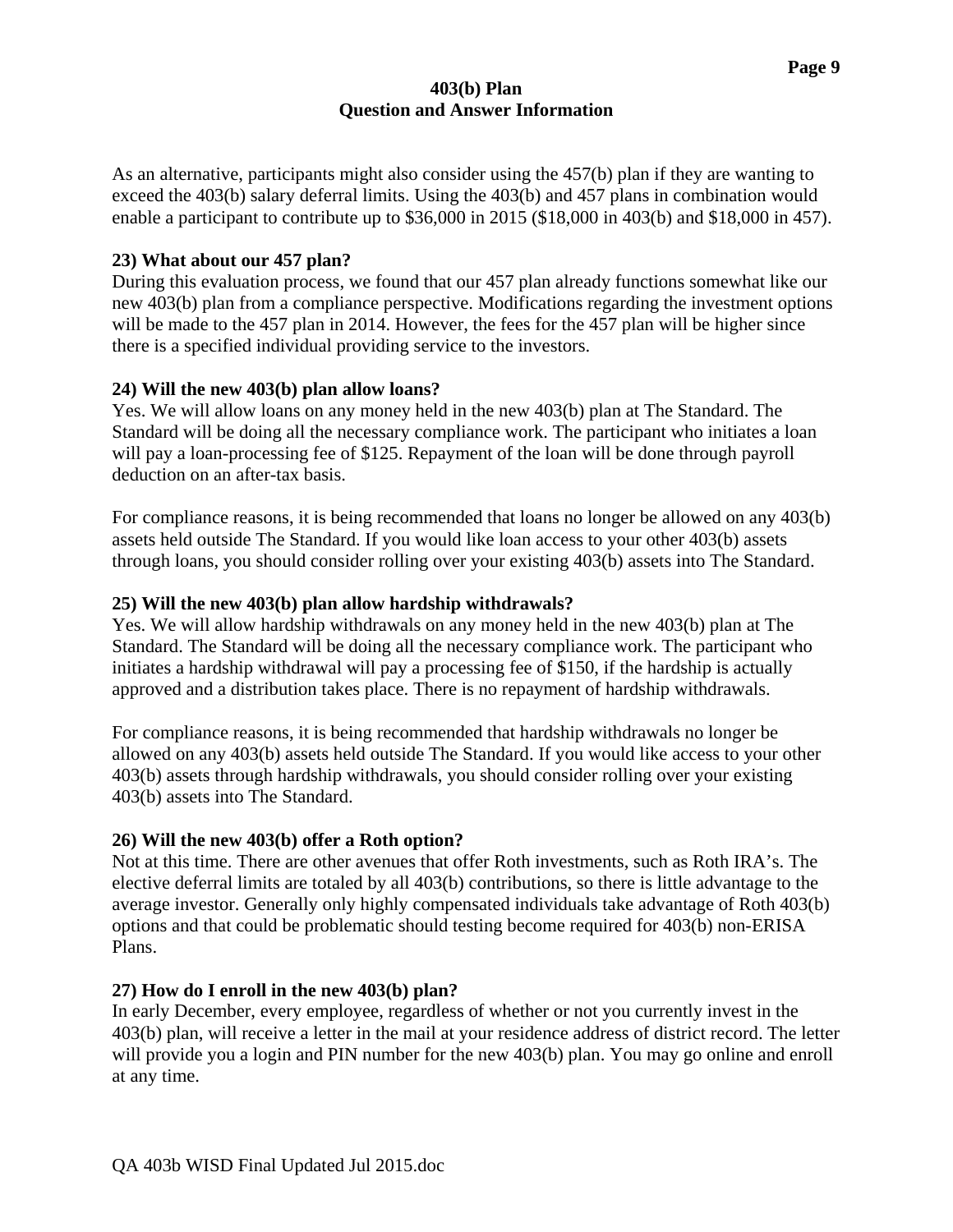On **December 11 at 3:30 pm or 5:00 pm in the WISD Teaching and Learning Center Tech Lab**, The Standard will be hosting an educational and enrollment meeting. The Standard will also provide a printed enrollment booklet for each participant.

Bring your PIN letter, and your spouse if you want, to the meeting. The Standard will present the new plan, answer questions, and help you enroll. The PowerPoint presentation will be available on our website after the meeting. If you cannot attend the meeting held in our District, other local districts will also be hosting meetings on other days in mid-December. You may enroll in the new plan at that time after receiving your PIN letter. If you prefer, you may submit a paper enrollment form, which will be available at the meeting or by contacting the payroll office after the meeting.

## **28) What if I don't enroll in the new 403(b) plan with The Standard?**

If you do not enroll either on line or by paper form to establish a new account with The Standard, your 403(b) contributions will stop. Your previous 403(b) election becomes null and void because your current vendor is no longer an approved vendor in the new 403(b) plan. All contributions made after January 1, 2009 must go to The Standard.

## **29) What happens to all the money I currently have in my existing 403(b) plan?**

You can leave it where it is or you can transfer/exchange it into the new 403(b) plan. If you are considering transferring it into the new 403(b) plan, we have developed information that may help you with that process http://www.wash.k12.mi.us/files/business/403btransferchecklist.pdf Consider your choice carefully.

The advantages of transferring your assets into the new 403(b) are potentially lower overall fees and a single statement for all of your 403(b) retirement assets, as well as having your investment choices selected by an independent Registered Investment Advisor.

# **30) Can I transfer my assets into the new 403(b) plan without selling my shares?**

If you have assets in mutual funds that are either listed in the core line-up in Bucket 1 or the Schwab PCRA in Bucket 4, you may be able to transfer your shares of mutual funds using an "in-kind transfer" if allowed by your current provider.

## **31) Can I put money into The Standard then do an in-service distribution and transfer it to another 403(b) vendor or roll it into an IRA?**

No. You can access your 403(b) investments at The Standard through a loan, hardship withdrawal, or termination from service. There is no other way to access to your assets while you are actively employed with out IRS penalties. The Standard is the only approved vendor after January 1, 2009.

## **32) What happens to my money/assets when I retire or otherwise terminate employment?**

When you terminate employment you can: 1) leave your assets in the plan if your assets are over \$5,000; 2) take a lump sum distribution (subject to 10% IRS penalty unless you are over 55 years old); 3) take a substantially equal periodic payment (SEPP); or 4) roll over your assets into a